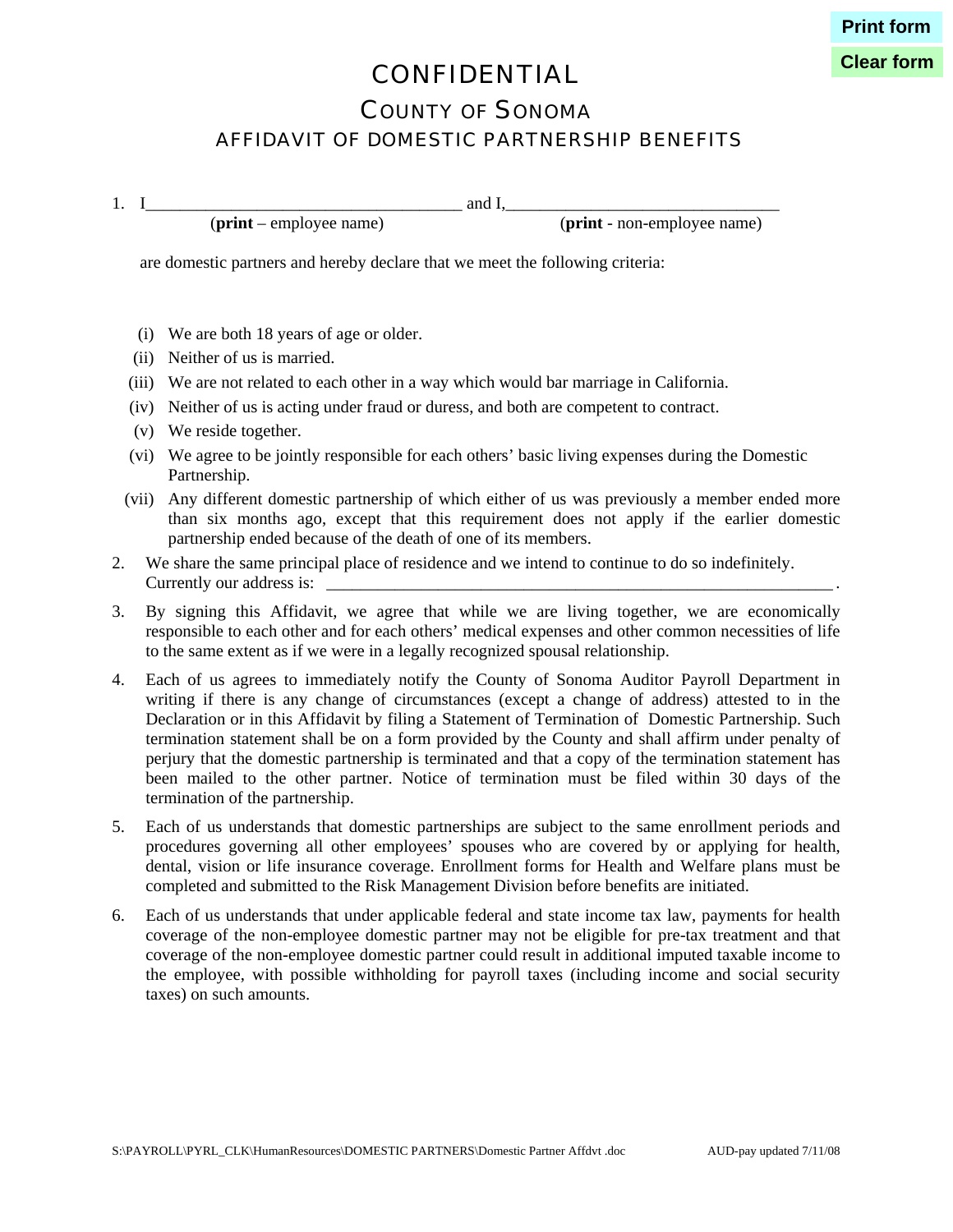- 7. Each of us understands that, if either of us has made a false statement regarding his or her qualification as a domestic partner or has failed to comply with the terms of the Affidavit and the County suffers any loss thereby, the County may bring a civil action against either or both of us to recover its losses, including reasonable attorneys' and court costs.
- 8. Each of us understands that in addition to the eligibility requirements for domestic partnership coverage, there are terms and conditions of coverage set forth in the service agreement of each health and welfare plan offered through the County. Each of us acknowledges that, depending on the health and welfare plan we select, the applicable service agreement may include, for example and without limitation: (1) a requirement that each of us arbitrate any and all claims, including malpractice claims, against the health and welfare plan we choose and its related organizations and providers; and, (2) the right of the health and welfare plan to terminate coverage on the grounds set forth in the service agreement, including, without limitation, termination due to fraud or misrepresentation of eligibility. By executing this Affidavit, each of us agrees to be bound by the terms and conditions of coverage of the health and welfare plan selected, as set forth in the application service agreement, including the arbitration clause, if any.
- 9. Each of us provides this information in this Affidavit to be used by County for the sole purpose of determining our eligibility for domestic partnership benefits. We understand that this information will be held confidential, except as necessary in order to process the benefits, and will be subject to disclosure only upon our express written authorization or pursuant to a court order.
- 10. Each of us understands that this application process, by submission of this Affidavit of Domestic Partnership Benefits, does not substitute and is not equivalent to registration with the State of California, pursuant to *Family Code Section 297 et seq.* While some commonalities exist in terms of benefits under both registration processes, some important distinctions remain.
- 11. Each of us declares under penalty of perjury that the assertions in the Affidavit are true and correct to the best of our knowledge.

DATED:

Employee signature Date of birth

Employee ID number (employee)

Non-employee signature, domestic partner Date of birth

(Date)

(Date)

| Date Received by Auditor Central Payroll: |
|-------------------------------------------|
|-------------------------------------------|

Date acknowledgement letter sent to employee: